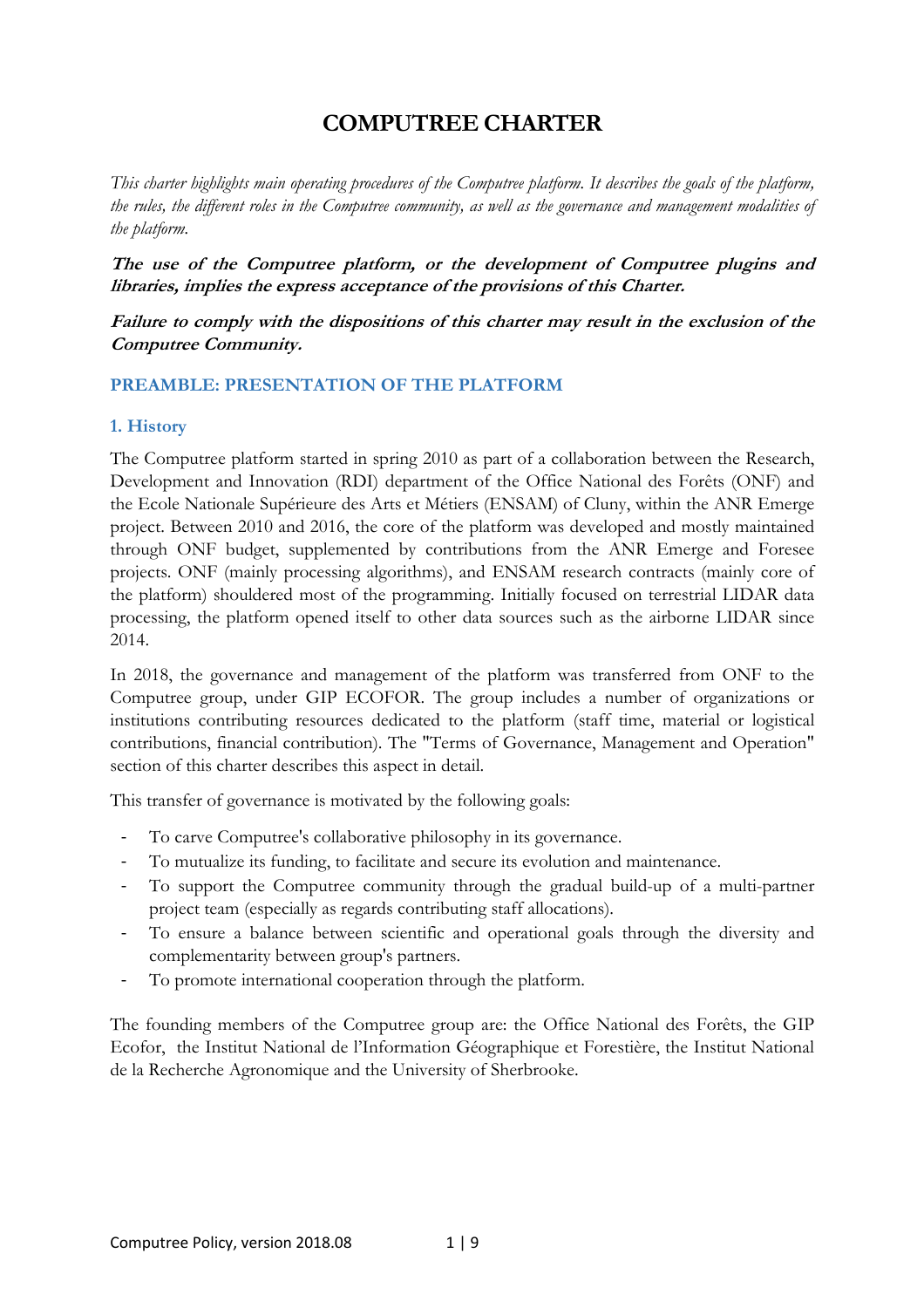# **2. Objectives of the Platform**

The Computree platform is a collaborative tool for data processing in the context of forest management, or natural environment in general. It offers a modular environment allowing mainly the treatment of remote sensed data: terrestrial LIDAR, airborne LIDAR, airborne or satellite photographs, raster data (digital terrain models, digital surface models or canopy height models)... However its processing capacities can be extended to any type of 3D geometric data, 2D, or attributes.

The main objective of Computree is to promote synergies in the development and use of data processing methods in order to describe, analyse and inventory forest stands or other natural environments. This goal is further divided into three complementary sub-goals:

- To facilitate the development, validation, provision and benchmarking of innovative algorithms and workflows.
- To allow a simple and efficient use of these algorithms for scientific research purposes. In this case the Computree platform is an analysis tool used to answer scientific questions related to the forest.
- To improve methods and tools, and ultimately make them available for operational use, in any relevant field, such as forest inventory, description of natural environments, forest planning or forest management.

The linkages between those 3 dimensions is at the heart of the Computree platform philosophy.

Though most features of the platform could accommodate other operating environments, the shared resources allocated to the management and maintenance of the platform will focus exclusively on natural environments.

#### **3. Platform architecture**

The platform is built on a modular architecture that makes it easy for independent teams of the Computree community to add custom features The platform encompasses the following elements:

- The **core** contains all common process management features, shared data structures, and the plugin management system. The core is also in charge of the connection with external libraries, usable within the platform.
- The **standard graphical interface** allows the interactive use of all the features of the core and its extensions (plugins).
- The **standard batch interface** allows the execution, without graphical interface, of Computree processing scripts.
- The **plugins** are autonomous modules, connected only to the core, used to add features. The development of a plugin is totally independent of the other plugins. However, each plugin can be used in conjunction with other plugins at runtime.
- Libraries are standalone modules, connected only to the core, making generic features available to plugins.

Several basic plugin and libraries are provided as standard with the platform and contain the essential functionalities for the creation of processing chains (in particular import/export formats).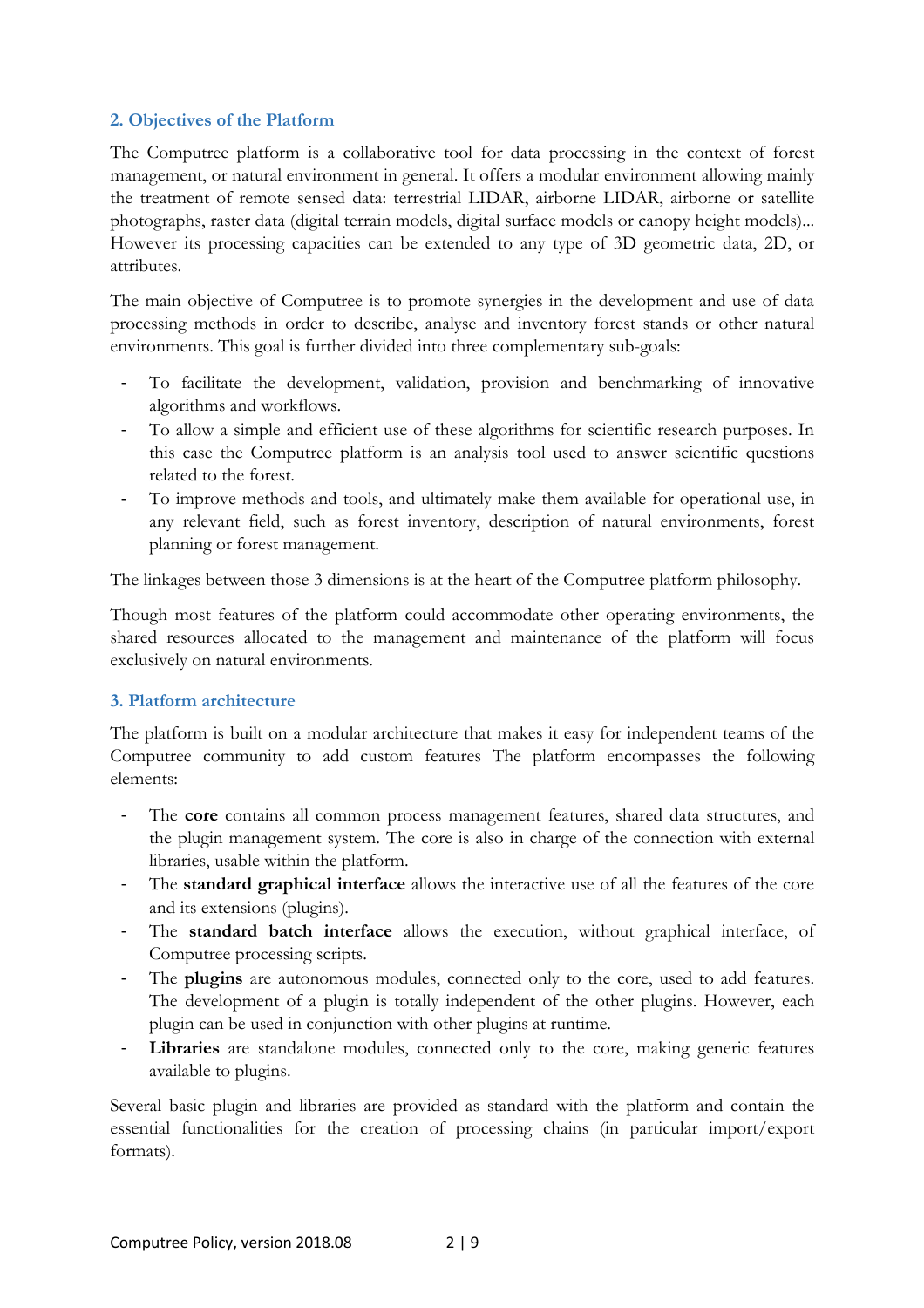There is no limit to the number of plugins or libraries that could be added to Computree. The system is also designed to allow the use of new interfaces, graphic or not, developed for example for specific uses or certain plugins only.

The principle of the platform is to propose, through the interfaces, the possibility for the user to create sequences of workflows, from bricks named "steps" contained in the plugins. Each step consists of applying an algorithm to input data in order to produce output data.

Thus, by linking steps, potentially from different plugins, the user can compose a process adapted to his needs. Some steps can be very generic (thus usable in many contexts). Others are dedicated to a very specific use.

The processing sequence can be fully constituted and saved as a script, before immediate or delayed execution.

# **I. DEFINITIONS**

"**Computree Community**" means all physical or legal persons who develop plugins or use the Computree platform. In order to clarify the interactions within the Computree community, this charter defines several "Computree roles". The same person could have multiple roles at the same time, or over time:

- **Computree Group Leader:** a corporate entity administering the Computree Community on behalf of the Group Members and their Strategy Committee; in 2018, the ONF transfers this responsibility to the GIP Ecofor by agreement. Subsequently, this responsibility could be transferred if necessary to another member of the group by the strategic committee (see article III.1 of this charter).
- **Member of the Computree group:** legal or physical person under agreement with the Computree Group Leader for a contribution to the resources allocated to the Computree platform, and having a voting right in the definition of the maintenance and evolution strategy of the platform.
- **Computree Manager:** person responsible for delivering the maintenance and evolution strategy of the platform. She/he leads the Computree community and organizes development work. This person is responsible for the technical committee, has the role of development manager and reports to the strategic committee. The Computree Manager is the contact for any questions from third parties. This role is assigned each year, by the strategic committee (see Article III.1 of this charter), to one of the persons having working time allocated to the platform.
- **Computree developer:** person in charge of delivering maintenance and the production of new central elements of the platform (see article II). The Computree Developer Team is made up of people whose whole or part of the time has been allocated to the platform by members of the Computree Group. It also includes developers funded contractually by the Computree Group Leader using the financial resources allocated to the platform. This team is led by Computree Manager.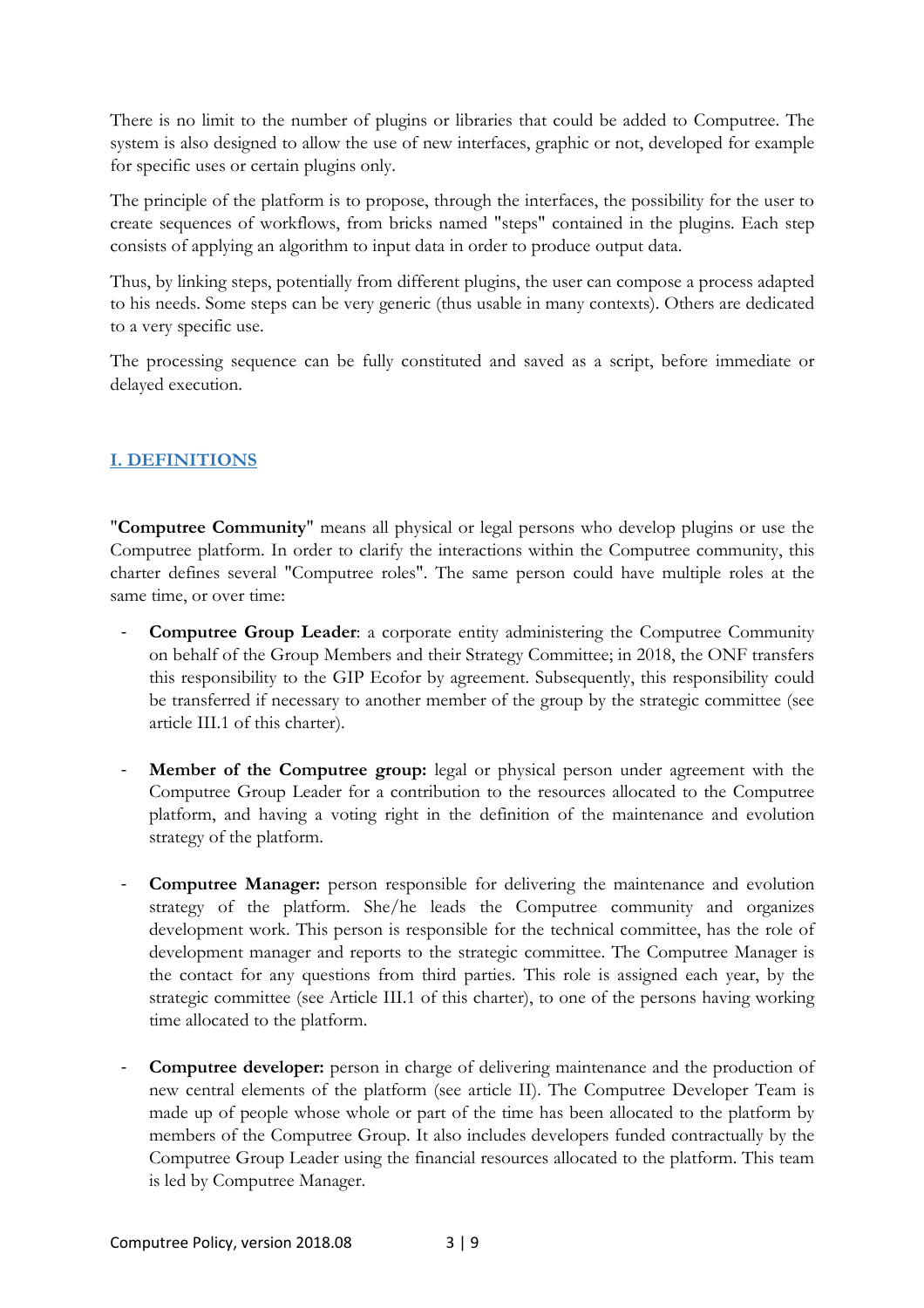- **Computree facilitator:** person responsible for conducting Computree "user" or "plugin developer" seminars. The Computree facilitators' team is made up of individuals whose whole or part of the time has been allocated to the platform by members of the Computree Group. This team is driven by Computree Manager.
- **Computree user:** anyone using the Computree platform and its plugins for scientific or non-scientific applications.
- **Computree plugin owner:** legal or physical person holding the rights to a plugin, managing its development and dissemination.
- Computree plugin developer: person in charge of the maintenance and the implementation of new functionalities within a specific plugin.

# **II. USE OF THE PLATFORM AND INTELLECTUAL PROPERTY RIGHTS**

The core, the standard batch interface as well as common plugins and common libraries are released under the open-source LGPL (*Lesser General Public License*). The standard graphical interface is made available under the *General Public License* (GPL).

These elements can thus be used for any professional or personal use, commercial or not, respecting the conditions of this Charter. As stated in the LGPL and GPL licenses, the platform is distributed without any guarantee, neither explicit nor implicit.

# **Computree users are asked to explicitly cite the platform, plugins and libraries used in all published works, valuing the results obtained using Computree. As such, the platform provides a functionality to obtain the appropriate citation information for each usercreated processing chain.**

Each plugin or library (apart from common plugins) is the property of an author, group, organization, institution, company, or member of the Computree community that has created this plugin or library. The owner of the plugin has full latitude to choose the rules and modalities of dissemination and conditions of use of its plugin. The Computree standard graphical interface being under GPL license, a licensed non-GPL compatible plugin will either have to remain in internal use, or offer an alternative interface. Note that the Computree standard batch interface does not impose any such restrictions.

The platform thus hosts several components (core, interfaces, plugins, and libraries) of different nature with regard to the intellectual property rights and the rights of use attached to them.

**The central elements of the platform are the subject of shared ownership between the current and past members of the group in proportion to their total contribution whatever their nature (financial amount, staff time, material resources), evaluated financially and cumulated since 1st January 2010.** They include:

- The core.
- The standard graphical interface,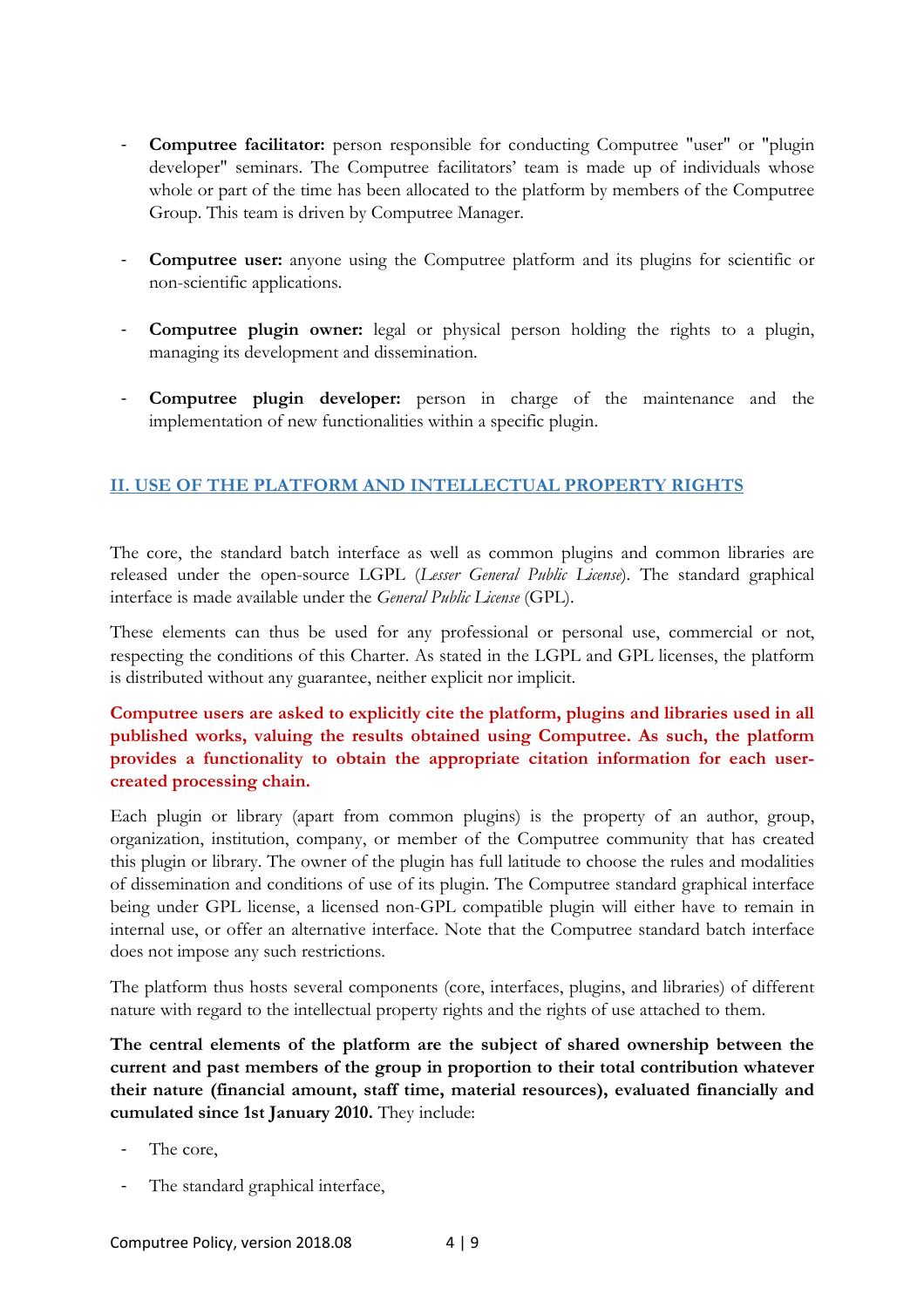- The standard batch interface,
- Common plugins.
- Common librairies.

The addition of new elements (common plugins and libraries) to the list of central elements can only be done by the strategic committee, insofar as these elements are developed on the resources allocated to the platform. They are subject to shared ownership, though each member remains the owner of the rights on his initial contributions (integration of previous works). A list of core elements is maintained by the Strategic Committee and is included in the annual activity report. Also included in this activity report is an updated statement of contributions accumulated since January 1, 2010, of each of its active or departing members. The contributions recognized for the current year are added to the balance sheet, after unanimous vote of their accuracy by the strategic committee. This report gives the annual details of the contributions and their nature for each member who is or has been part of the group.

**As for other plugins or libraries (general case), the intellectual property is managed autonomously:** the membership in the Computree group gives no rights on plugins or libraries that are not part of the list of central elements.

# **III. TERMS OF GOVERNANCE, MANAGEMENT AND OPERATION**

# **1. Management**

Two committees are established to manage the Platform, and each meets once a year.

A **technical committee**, only consultative, aims to make proposals for the evolution of the platform to feed the strategic committee. This committee is led by Computree Manager and meets at least once a year. All members of the Computree group are welcome to participate, and it is also open to any Computree plugin developer. The Computree Manager reviews the evolution of the platform over the past year. It also summarizes user requests from different channels, including the Computree user forum. Finally, the members of the technical committee list the proposals for changes to the platform for the coming year and propose criteria for prioritization.

A **Strategy Committee**, composed of the members of the Computree Group as defined in Article I, meets at least once a year. It makes all decisions regarding the Computree Group and the management of its resources. In particular: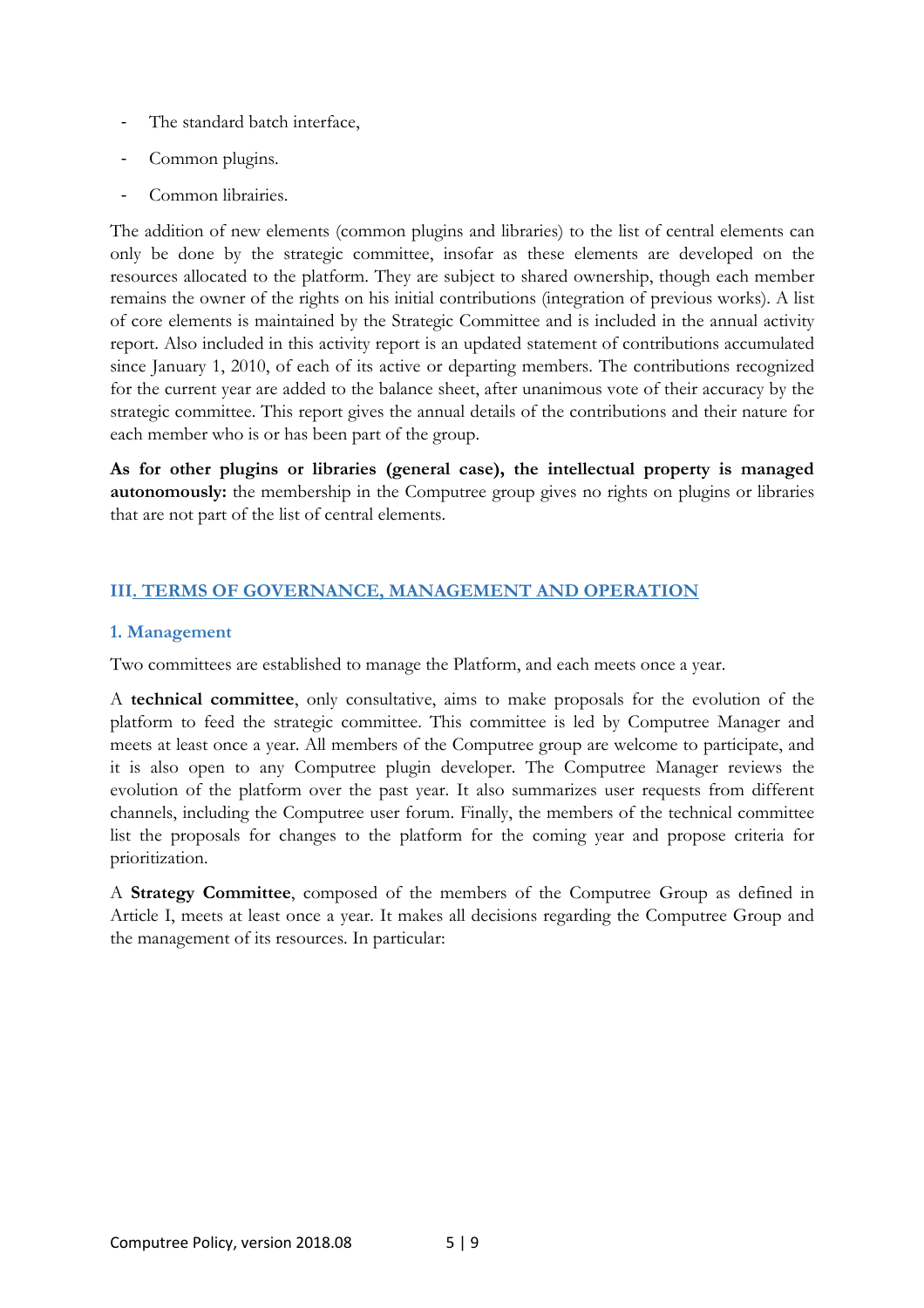- It determines (absolute majority vote) the general orientations of the Platform, the main priorities for the allocation of resources for the following year, on the basis of the proposals of the technical committee, or the possible reallocation of these resources during the year.
- It validates (absolute majority vote) the updated version of the balance sheet of contributions accumulated since 2010 of active and past members, as well as the updated list of central elements. These two documents will be systematically integrated into the annual activity report.
- It appoints the Computree Manager for the coming year (absolute majority vote), which may be preferentially an employee of the group members or possibly an agent under contract with the Computree Group Leader.
- It renews or transfers to another member if necessary the function of Computree Group Leader (vote by unanimity).
- It decides on the integration of new members (two-thirds majority vote) according to the procedure described in Article IV.1.
- It could decide to exclude a member who does not respect the present Charter (vote by unanimity, the member concerned not being taken into account in the vote), according to the procedure described in article IV.2.
- It modifies this charter (vote by unanimity). These modifications must be the subject of an amendment signed by the members of the group.

#### **2. Voting right at the strategic committee**

Only members of the Computree Group have a right to vote.

The weighting of votes in the strategic committee is proportional to all the contributions made by the member (financial amount, staff time and material resources evaluated financially), for the current year. One vote is awarded per full part of 1000 euros. Exceptionally, a member may not be awarded more than 45% of the total voting rights regardless of the amount of his contribution.

Bipartite agreements between the Computree Group Leader and the various partners set the expected level and duration (for staff time contributions) of these contributions.

#### **3. Administrative management**

The Computree Group administrative management is handled by the Computree Group Leader. Its mission is to: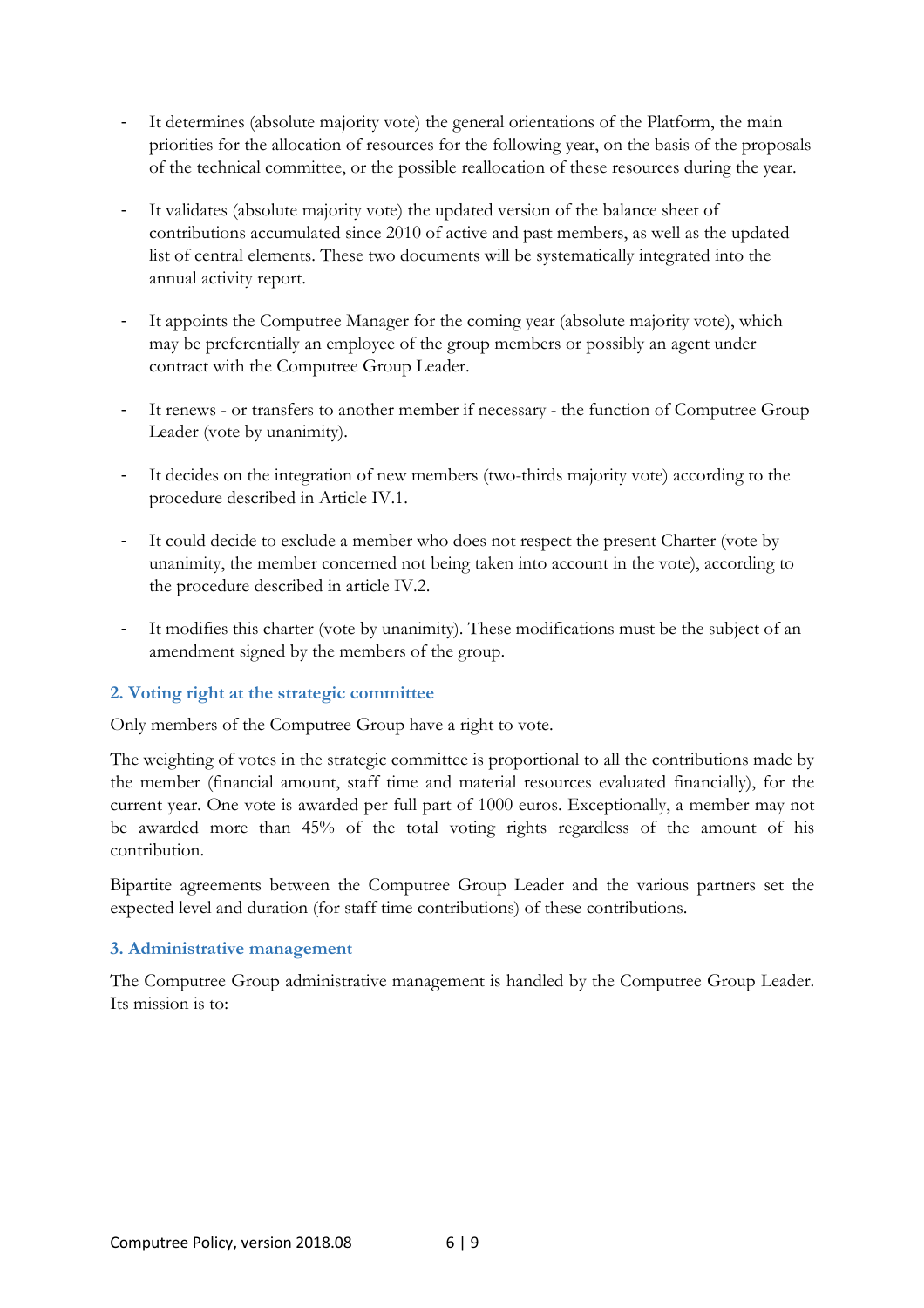- Manage the budget of the platform, noting a significant part of the resources is dedicated to the maintenance of the platform (system evolutions, hosting, bug fixing, dissemination, documentation ...) and to the development of components selected by the Strategic Committee.
- Manage group membership agreements and compliance with its provisions.
- Manage development subcontracting agreements.
- Plan the management meetings of the platform.
- Administer allocated resources.
- Ensure compliance with the provisions of this Charter.
- Ensure daily the smooth running of the Platform.

#### **4. Allocation of resources**

The resources provided by the members of the group (and any seminar fees requested from the participants, described in Article III.5) are used for the maintenance and development of Computree core elements, the tests as well as the animation of the Computree community, dissemination and documentation of the platform.

Note that the development of plugins and libraries is not funded on resources allocated to the platform, excepting plugins and libraries listed among central elements, whose development has been validated by the strategic committee. This list is kept up to date by the Computree Manager.

The use of Computree and the resources made available to enable and facilitate the development of plugins are completely free. Online resources are made available to facilitate the independence of Computree community members. An exchange forum also aims to promote mutual support in the community.

#### **5. Organization of seminars**

"Plugin developers" seminars are proposed according to the needs. They are free for any plugin released under Open-Source license and remaining in the fields of application of natural environments or forest. In all other cases, they are subject to payment on invoice of seminar fees.

Each year, at least one Computree User Seminar is offered to the community, possibly several depending on demand and needs. These seminars are intended to introduce users to the use of the Computree platform. Thematic deepening seminars may also be offered. These seminars may be subject to payment on invoice of seminar fees incurred by each trainee. For ease of access, Computree User Seminars can also be offered in the training catalogue of one or more group member organizations.

The resources resulting from the organization of these seminars (if any) feed into the budget allowing the evolution of the platform. In addition, members of the Computree community are free to organize their own Computree seminars or training.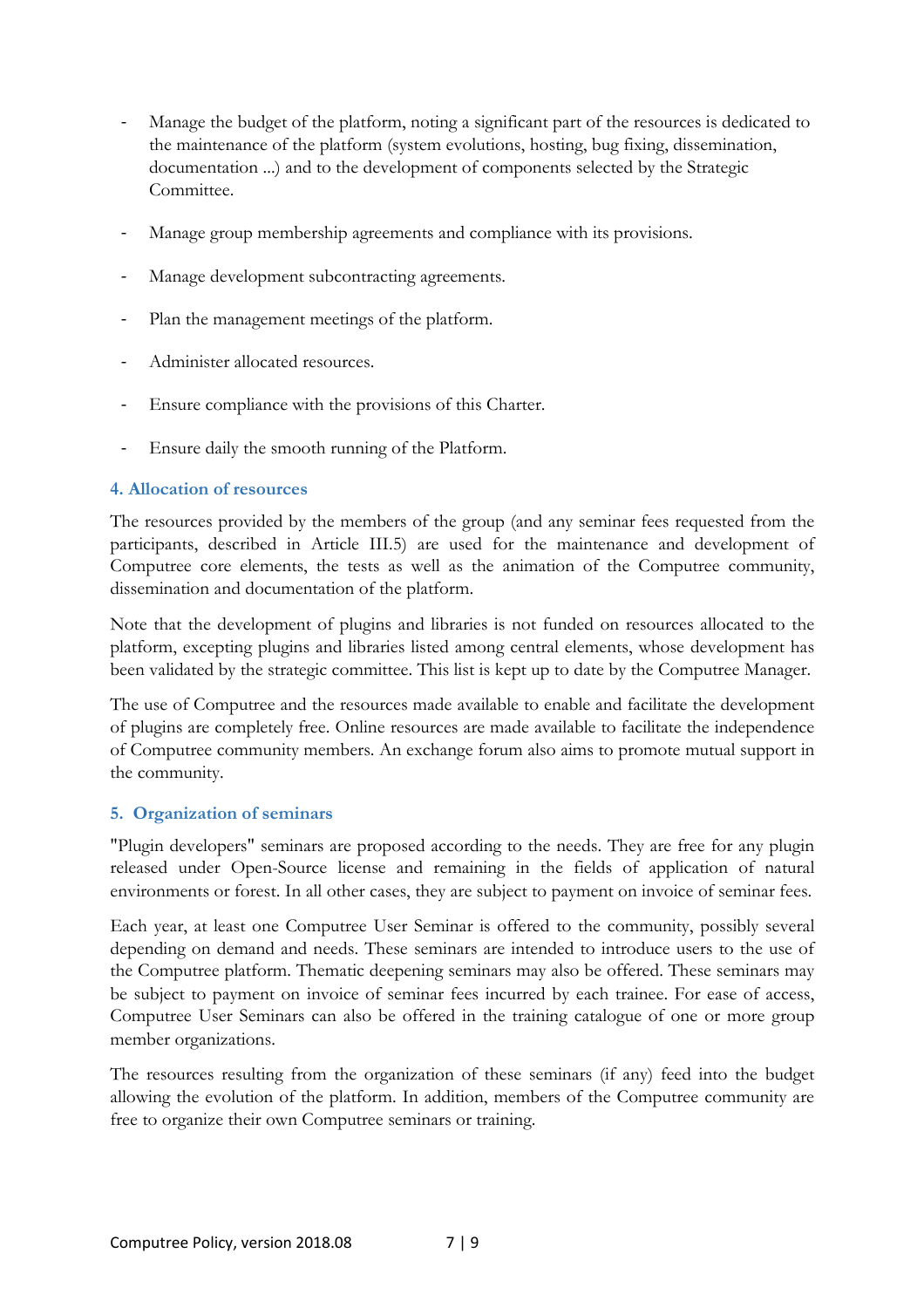# **IV. EVOLUTION OF THE COMPOSITION OF THE COMPUTREE GROUP**

#### **1. Conditions of admission and obligations of new members**

When a new member wishes to join the Computree group, a draft agreement with the Computree Group Leader - specifying, if applicable, past contributions to the core elements of the platform, and in any case the contributions planned for the period of the convention - is drafted before the meeting of the strategic committee. During the meeting, the strategic committee considers and decides on the integration of the new member by a two-thirds majority. Once the integration is validated and the agreement between the new member and the Computree Group Leader signed by both parties, the new member joins the Computree Group and sits on the Strategy Committee.

New members undertake to respect the obligations incumbent on them and the provisions of this charter.

New members commit to allocate significant resources (equivalent value greater than or equal to  $5,000 \in /$  year), over time, to maintain or develop the core elements of the Computree platform. These resources are defined in a multi-year agreement with the Computree Group Leader. They can be of different natures:

- Financial amount.
- Staff time made available.
- Material resources made available.

In all cases, these resources are converted into an equivalent monetary amount, in order to determine the voting rights of each member of the group, in proportion to his contribution for the current year.

#### **2. Conditions of exclusion of a member**

In the event that one of the members fails to comply with the obligations set out in this charter, and after a formal notice from the Computree Group Leader has been ineffective for a period of three months, the Strategy Committee may decide to exclude him (by unanimity, the member at stake not participating in this vote), noting that the contributions paid are not returned to him.

In this case, the Strategic Committee mandates the Computree Group Leader to terminate the agreement with the member at stake. The termination date will be set at the end of the financial year, as far as possible.

#### **3. Renewal Terms for Active Members**

At the expiry of the agreement of one of the members of the group, this member may automatically decide on its renewal (by amendment or new agreement), unless he has violated of the provisions of this charter.

However, if the contribution is increased by more than 50%, the strategic committee must agree to this increase (absolute majority vote, the member at stake not participating in this vote).

The voting rights will be recalculated according to the terms defined in Article III.2.